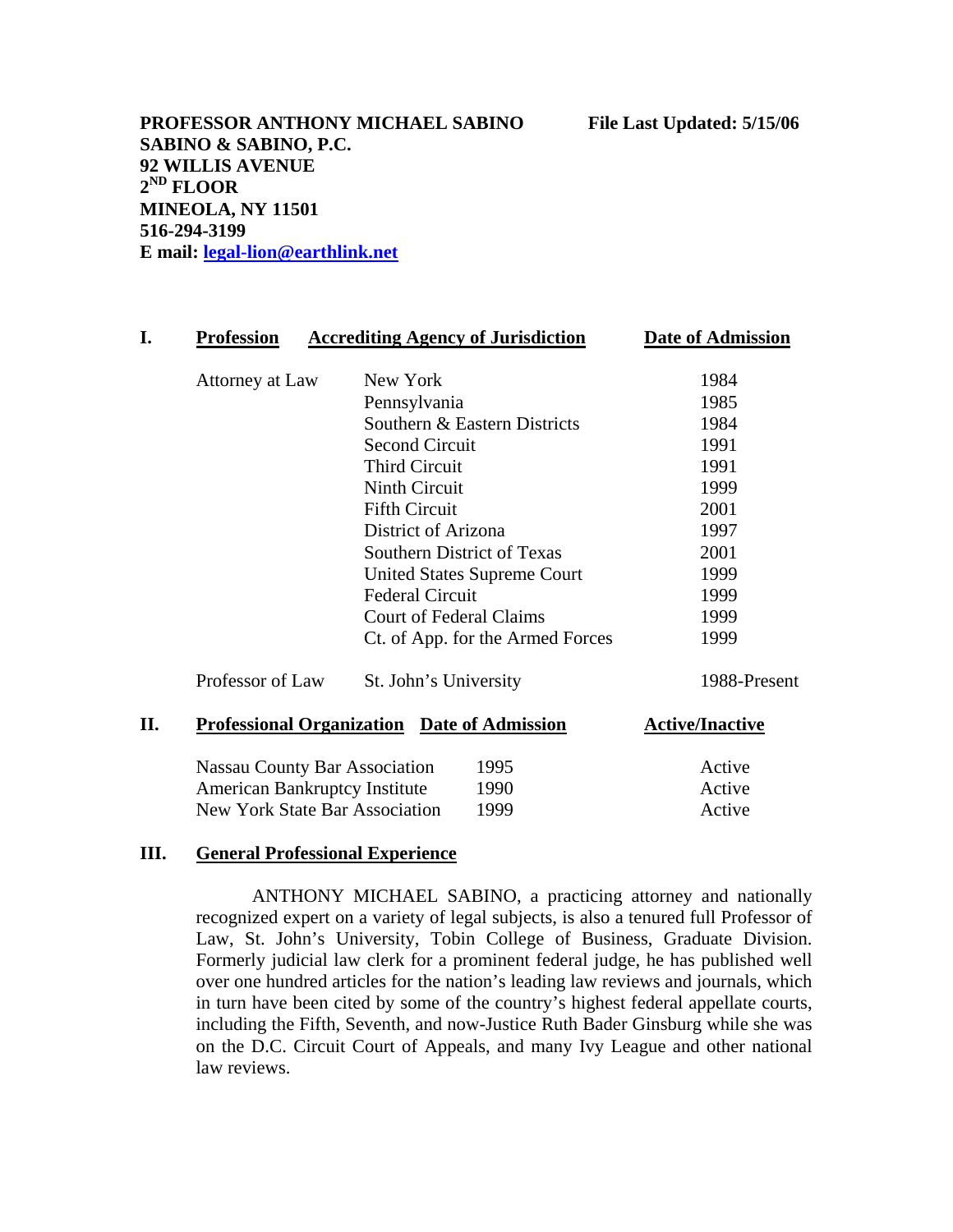Professor Sabino has been interviewed on television, including ABC, NBC, CBS, CNN, Fox News, and the BBC, and on radio by WCBS, WINS, WWOR, WABC, Bloomberg Business Radio, AP Radio, NPR, and others, as an expert on the Vioxx litigation, the Martha Stewart trial, the Enron, WorldCom, Delphi, and airline bankruptcies, and many other legal controversies.

He has been quoted by the New York Times, New York Post, Daily News, Associated Press, the Wall Street Journal, BusinessWeek, Dow Jones, Newsday, Los Angeles Daily News, the San Francisco Chronicle, the Houston Chronicle, the Washington Post, the Chicago Tribune, the Chicago Sun Times, the Miami Herald, and other newspapers and publications across the nation and the world.

Among other things, his expertise in actual legal practice and as a teacher includes complex business litigation, securities fraud, bankruptcy, creditors' rights, antitrust, accountants' liability, maritime law, aviation law, and arbitration and mediation. He practices law with Sabino & Sabino, P.C., Mineola, New York. Professor Sabino maintains a vigorous legal practice in each of these fields, representing a variety of corporate and individual clients in the federal and state courts, and in arbitrations and mediations at the stock exchanges and elsewhere. He is a fully trained arbitrator and mediator for the stock exchanges and other organizations.

Professor Sabino frequently organizes and lectures at continuing legal education seminars on the aforementioned subjects for the Nassau County Bar Association, and is very active with other professional organizations. He is the former chair of the Federal Courts and Arbitration Committees at the Nassau Bar, and also served as chair of the Bankruptcy Section of the Federal Bar Association.

Professor Sabino is admitted to practice before the United States Supreme Court, New York, Pennsylvania, and numerous federal appellate and district courts across the nation. Born in Brooklyn, New York, he is a graduate of St. John's University (B.S., Accounting, 1980), and St. John's University Law School (J.D. 1983).

Please [www.sabinolaw.com](http://www.sabinolaw.com/) for more details.

## **IV. General Pertinent Experience**

Nationally recognized expert on bankruptcy law. Numerous articles published in the nation's leading law reviews, legal journals, and business magazines on bankruptcy law subjects, and cited by the courts. Frequently quoted in the media on bankruptcy cases and topics (see above).

Judicial Law Clerk, Hon. D. Joseph DeVito, United States Bankruptcy Court for the District of New Jersey (1984-86).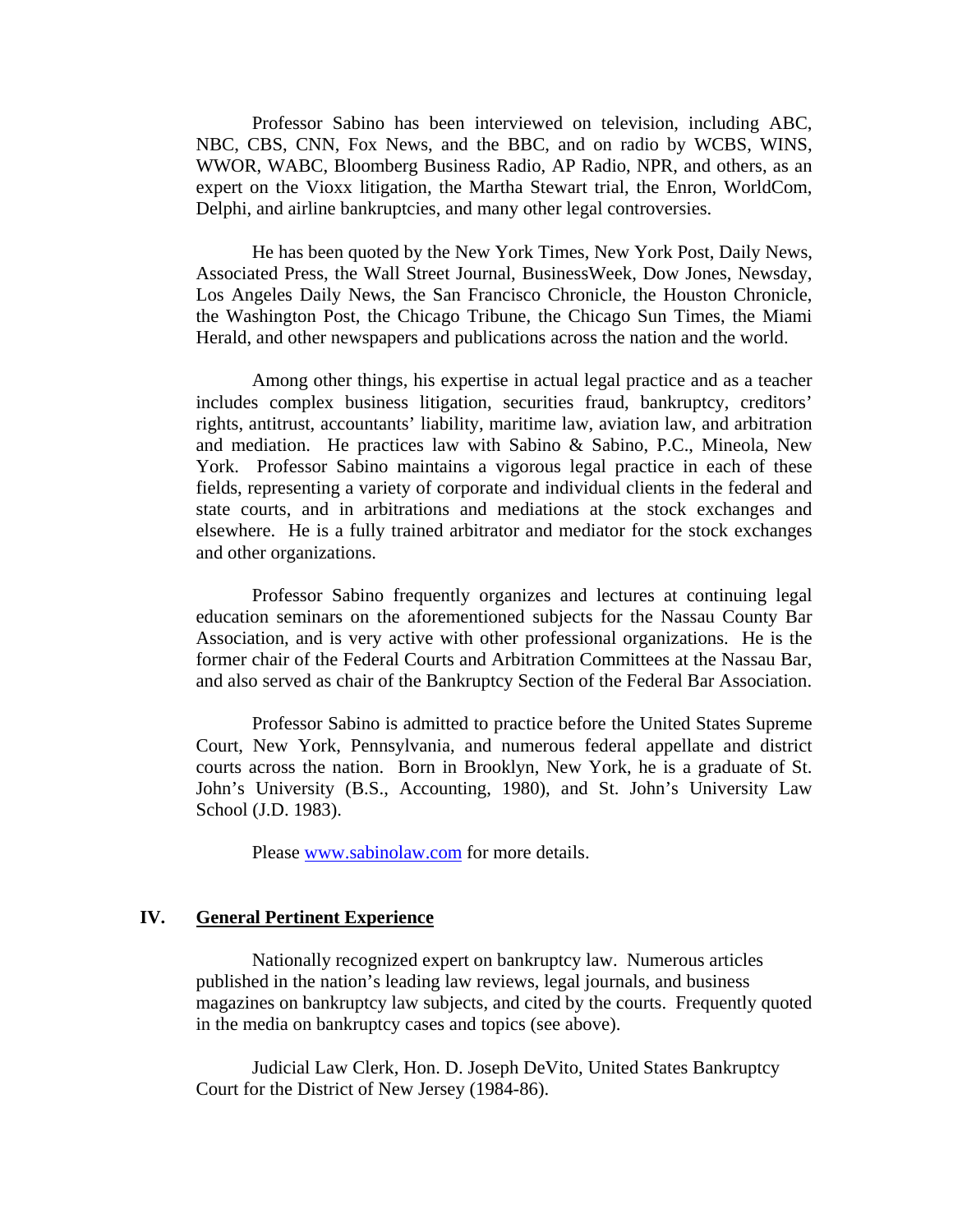Student Law Clerk, Hon. Conrad B. Duberstein, United States Bankruptcy Court for the Eastern District of New York (1982).

Book Author, "Practical Guide to Bankruptcy," cited by courts.

Active bankruptcy and creditors' rights practice in all cases, representing creditors, debtors, and trustees. Represented various banks, lenders, and lessors in "megabankruptcy" cases, including Johns-Manville, Continental, KMart, and many others.

Former Chair, Bankruptcy Section, Federal Bar Association.

Member, Board of Advisors, St. John's University Bankruptcy LL.M. Program.

Active in numerous bar associations and bankruptcy related organizations as a member and lecturer.

Arbitrator, NASD, since 1995, as Chair, panel arbitrator, and conducted single-arbitrator cases.

Arbitrator, New York Stock Exchange.

Arbitrator, Supreme Court, State of New York, Nassau County, Attorney Fee Dispute Panel (appointed by chief judge).

Fully trained in all aspects of arbitration and mediation. Frequently lectures on arbitration and mediation at Nassau County Bar Association and elsewhere. Former Chair, ADR Committee, Nassau County Bar Association. Chaired "Securities Arbitration Update" CLE lecture for seven consecutive years.

#### **V. Mediation Training**

Fully trained Southern District Bankruptcy Court mediator. Qualified for NASD mediation.

Represented parties in NASD and other mediations.

Frequently lectures on mediation topics at CLE and other panels.

#### **VI. Pertinent Bankruptcy Training**

See above.